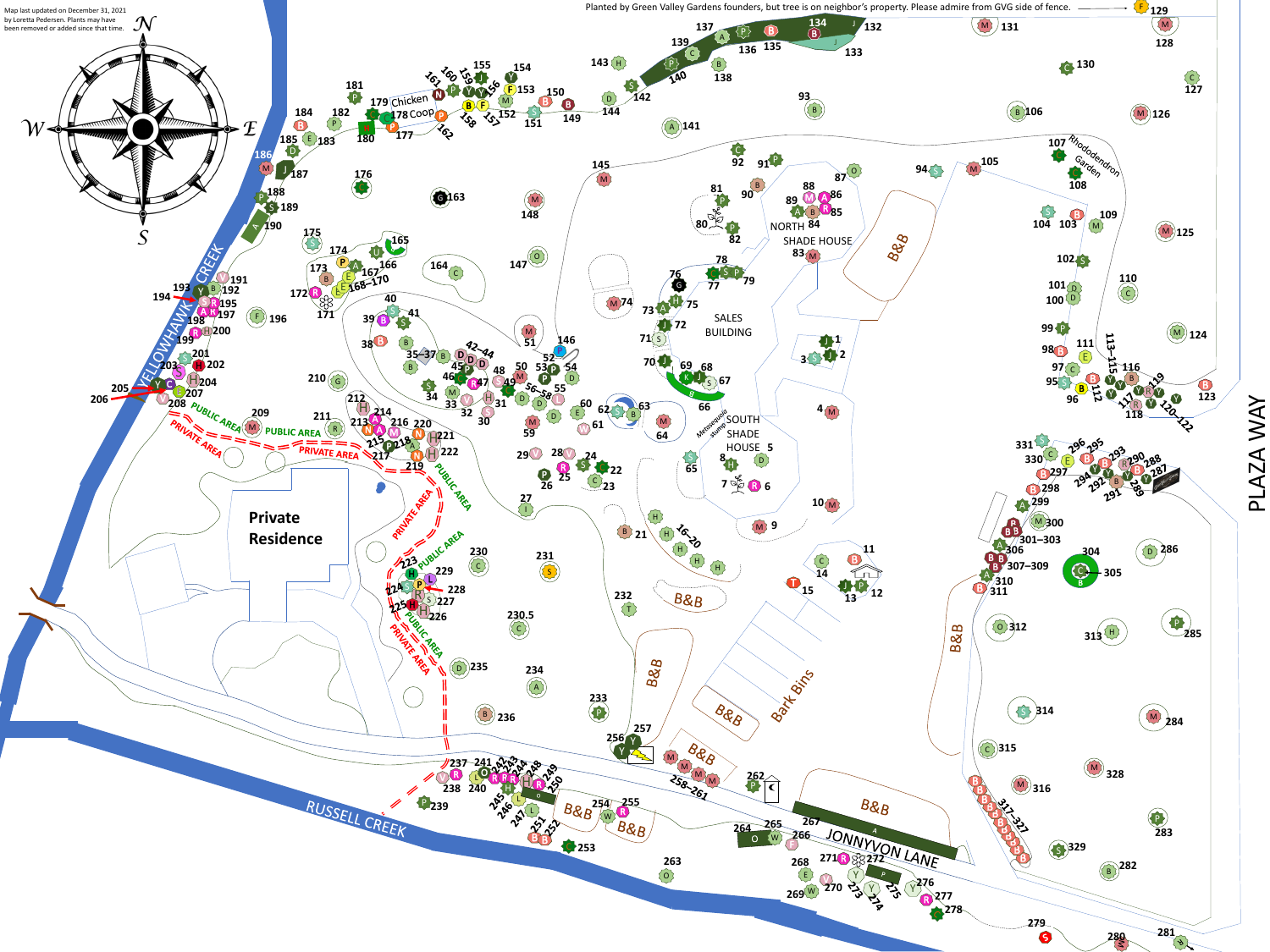## **Green Valley Gardens Arboretum Specimen List – Employee Version**

*Specimen tracking numbers correspond to numbers on arboretum map*

| No.                     | <b>Scientific Name</b>       | Family            | <b>Common Name</b>               | <b>Cultivar or Species</b>         |
|-------------------------|------------------------------|-------------------|----------------------------------|------------------------------------|
| $\mathbf 1$             | Juniperus chinensis          | Cupressaceae      | Chinese juniper                  | Cultivar: Spartan                  |
| $\mathbf 2$             | Juniperus sabina             | Cupressaceae      | Savin juniper                    | Cultivar: Monna - Calgary Carpet   |
| 3                       | Picea pungens                | Pinaceae          | Colorado blue spruce             | Cultivar: Hoopsii                  |
| $\overline{\mathbf{4}}$ | Acer × freemanii             | Sapindaceae       | Freeman red-silver hybrid maple  | <b>Cultivar: Celebration</b>       |
| 5                       | Cornus florida               | Cornaceae         | White flowering dogwood          | Cultivar unverified                |
| 6                       | Rhododendron sp.             | Ericaceae         | Hybrid rhododendron              | Cultivar unverified                |
| $\overline{7}$          | Adiantum venustum            | Pteridaceae       | Perennials - maidenhair fern     | Cultivar unverified                |
| $\overline{7}$          | Alchemilla sp.               | Rosaceae          | Perennials - lady's mantle       | Cultivar unverified                |
| $\overline{7}$          | Viola sp.                    | Violaceae         | Perennials - violets             | Cultivar unverified                |
|                         |                              |                   |                                  | Cultivar: Pendula - Sargent's      |
| 8                       | Tsuga canadensis             | Pinaceae          | Hemlock                          | Weeping                            |
| 9                       | Acer ginnala                 | Sapindaceae       | Amur maple                       | <b>Straight species</b>            |
| 10                      | Acer rubrum                  | Sapindaceae       | Red maple                        | Cultivar: Franksred - Red Sunset   |
| 11                      | Euonymus alatus              | Celastraceae      | <b>Burning bush</b>              | Cultivar: Compacta                 |
| 12                      | Pinus mugo                   | Pinaceae          | Mugo pine                        | Cultivar unverified                |
| 13                      | Juniperus horizontalis       | Cupressaceae      | Juniper                          | <b>Cultivar: Prince of Wales</b>   |
| 14                      | Malus sp.                    | Roseaceae         | Hybrid crabapple                 | Cultivar: Adams                    |
| 15                      | Campsis radicans             | Bignoniaceae      | Trumpet vine                     | Cultivar unverified                |
| 16                      | Carpinus betulus             | <b>Betulaceae</b> | European hornbeam                | Cultivar: Fastigiata - Columnar    |
| 17                      | Carpinus betulus             | Betulaceae        | European hornbeam                | Cultivar: Fastigiata - Columnar    |
| 18                      | Carpinus betulus             | <b>Betulaceae</b> | European hornbeam                | Cultivar: Fastigiata - Columnar    |
| 19                      | Carpinus betulus             | Betulaceae        | European hornbeam                | Cultivar: Fastigiata - Columnar    |
| 20                      | Carpinus betulus             | Betulaceae        | European hornbeam                | Cultivar: Fastigiata - Columnar    |
| 21                      | Fagus sylvatica              | Fagaceae          | Beech                            | Cultivar: Pendula                  |
| 22                      | Chamaecyparis pisifera       | Cupressaceae      | False cypress                    | Cultivar: Filifera - Threadbranch  |
| 23                      | Malus sp.                    | Rosaceae          | Hybrid crabapple                 | Cultivar: Adams                    |
| 24                      | Picea glauca                 | Pinaceae          | White spruce                     | Cultivar: Densata - Black Hills    |
| 25                      | Rhododendron sp.             | Ericaceae         | Hybrid rhododendron              | Cultivar unverified                |
| 26                      | Pieris japonica              | Ericaceae         | Andromeda                        | Cultivar: Valley Fire              |
| 27                      | Parrotia persica             | Hamamelidaceae    | Persian ironwood                 | Straight species                   |
|                         | Viburnum plicatum f.         |                   |                                  |                                    |
| 28                      | tomentosum                   | Adoxaceae         | Doublefile viburnum              | Cultivar: Watanabei                |
| 29                      | Viburnum × rhytidophylloides | Adoxaceae         | Hybrid viburnum                  | Cultivar unverified                |
|                         |                              |                   | Raulston's Asian-American hybrid |                                    |
| 30                      | Calycanthus × raulstonii     | Calycanthaceae    | sweetshrub                       | Cultivar: Aphrodite                |
| 31                      | Hydrangea quercifolia        | Hydrangaceae      | Oakleaf hydrangea                | Cultivar unverified                |
|                         | Viburnum plicatum f.         |                   |                                  |                                    |
| 32                      | tomentosum                   | Adoxaceae         | Viburnum                         | Cultivar unverified                |
| 33                      | Magnolia sp.                 | Magnoliaceae      | Magnolia                         | Cultivar unverified                |
| 34                      | Picea abies                  | Pinaceae          | Norway spruce                    | Cultivar: Nidiformis - Bird's Nest |
| 35                      | Betula nigra                 | Betulaceae        | <b>Black birch</b>               | Cultivar: Heritage                 |
| 36                      | Betula nigra                 | Betulaceae        | <b>Black birch</b>               | Cultivar: Heritage                 |
| 37                      | Betula nigra                 | Betulaceae        | <b>Black birch</b>               | Cultivar: Heritage                 |
| 38                      | Euonymus alatus              | Celastraceae      | <b>Burning bush</b>              | Cultivar: Compacta                 |
| 39                      | Callicarpa dichotoma         | Lamiaceae         | Beautyberry                      | Straight species                   |
| 40                      | Picea pungens                | Pinaceae          | Colorado blue spruce             | Cultivar: Globosa                  |
| 41                      | Picea abies                  | Pinaceae          | Norway spruce                    | Cultivar: Pendula                  |
|                         |                              |                   |                                  | Cultivar: NCDX2 - Yuki Cherry      |
| 42                      | Deutzia sp.                  | Hydrangaceae      | Deutzia                          | Blossom                            |
|                         |                              |                   |                                  | Cultivar: NCDX2 - Yuki Cherry      |
| 43                      | Deutzia sp.                  | Hydrangaceae      | Deutzia                          | Blossom                            |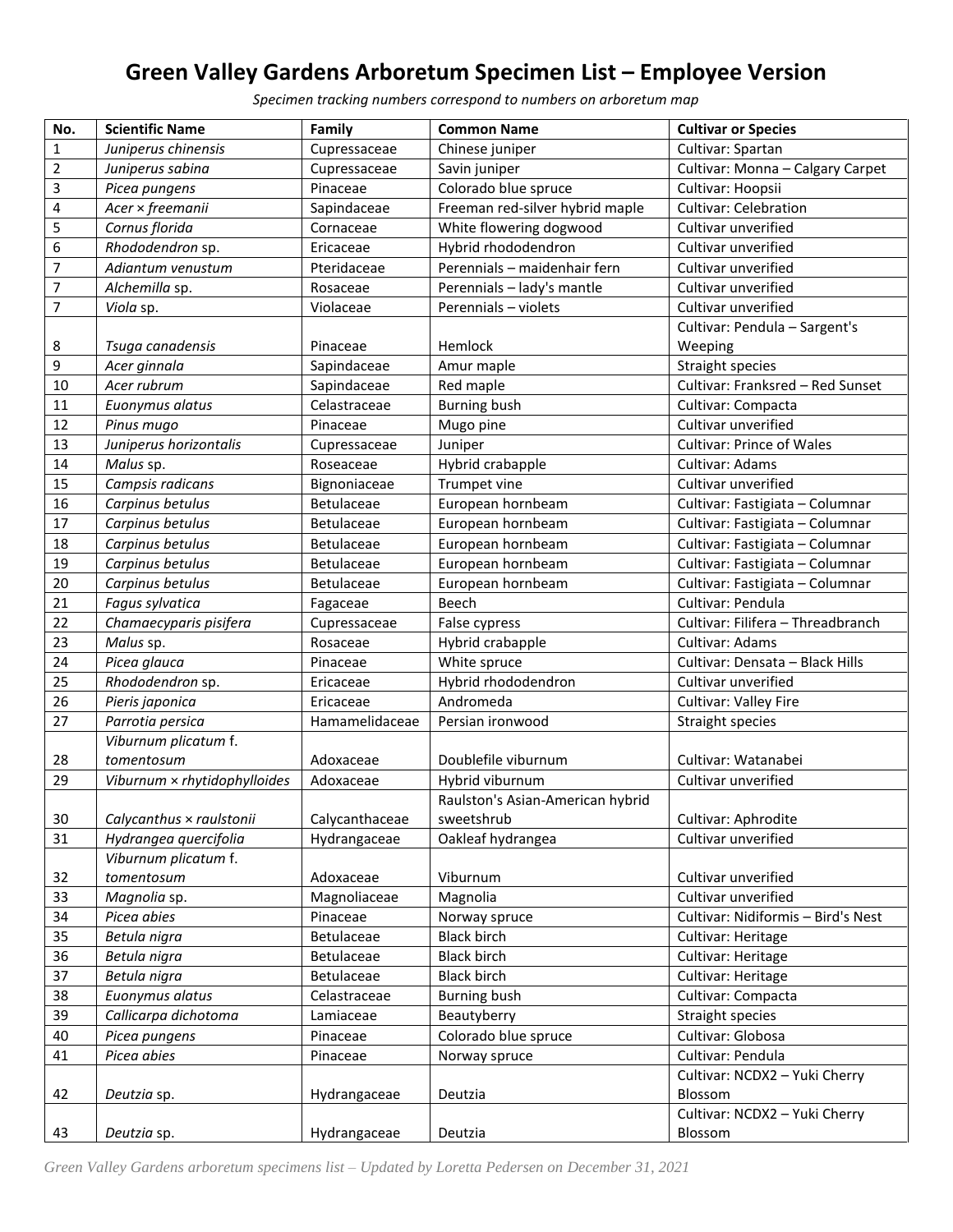|    |                               |                   |                                  | Cultivar: NCDX2 - Yuki Cherry     |
|----|-------------------------------|-------------------|----------------------------------|-----------------------------------|
| 44 | Deutzia sp.                   | Hydrangaceae      | Deutzia                          | Blossom                           |
| 45 | Pieris japonica               | Ericaceae         | Andromeda                        | Cultivar unverified               |
| 46 | Chamaecyparis pisifera        | Cupressaceae      | False cypress                    | Cultivar: Filifera - Threadbranch |
| 47 | Rhododendron sp.              | Ericaceae         | Hybrid rhododendron              | Cultivar: America                 |
|    |                               |                   | Raulston's Asian-American hybrid |                                   |
| 48 | Calycanthus × raulstonii      | Calycanthaceae    | sweetshrub                       | Cultivar: Aphrodite               |
| 49 | Chamaecyparis pisifera        | Cupressaceae      | False cypress                    | Cultivar: Filifera - Threadbranch |
| 50 | Acer platanoides              | Sapindaceae       | Norway maple                     | <b>Cultivar: Summer Shade</b>     |
| 51 | Acer platanoides              | Sapindaceae       | Norway maple                     | <b>Cultivar: Summer Shade</b>     |
| 52 | Pieris japonica               | Ericaceae         | Andromeda                        | Cultivar unverified               |
| 53 | Pieris japonica               | Ericaceae         | Andromeda                        | Cultivar unverified               |
| 54 | Cornus nuttallii × C. florida | Cornaceae         | Hybrid dogwood                   | <b>Cultivar: Pink Blush</b>       |
| 55 | Syringa meyeri                | Oleaceae          | Korean lilac                     | Cultivar: Palibin                 |
| 56 | Cornus alba                   | Cornaceae         | Dogwood shrub                    | Cultivar unverified               |
| 57 | Cornus alba                   | Cornaceae         | Dogwood shrub                    | Cultivar unverified               |
| 58 | Cornus alba                   | Cornaceae         | Dogwood shrub                    | Cultivar unverified               |
| 59 | Acer palmatum                 | Sapindaceae       | Japanese maple                   | Cultivar unverified               |
| 60 | Sambucus nigra                | Adoxaceae         | <b>Black Elderberry</b>          | Cultivar: Gerda - Black Beauty    |
| 61 | Weigela sp.                   | Caprifoliaceae    | Weigela                          | Cultivar: Courtalor - Carnaval    |
| 62 | Picea pungens                 | Pinaceae          | Colorado blue spruce             | Cultivar: Globosa                 |
| 63 | Betula pendula                | <b>Betulaceae</b> | Silver birch                     | <b>Cultivar: Trost Dwarf</b>      |
| 64 | Acer rubrum                   | Sapindaceae       | Red maple                        | Cultivar: Franksred - Red Sunset  |
| 65 | Picea pungens                 | Pinaceae          | Colorado blue spruce             | Cultivar: Baby Blue Eyes          |
| 66 | Buxus sinica var. insularis   | Buxaceae          | Boxwood                          | <b>Cultivar: Winter Beauty</b>    |
|    |                               |                   | Allegheny-downy hybrid           |                                   |
| 67 | Amelanchier × grandiflora     | Roseaceae         | serviceberry                     | <b>Cultivar: Cole's Select</b>    |
| 68 | Juniperus chinensis           | Cupressaceae      | Chinese juniper                  | Cultivar: Hetzii Glauca           |
| 69 | Cercidiphyllum japonicum      | Cercidiphyllaceae | Katsura                          | Cultivar: Pendulum                |
| 70 | Juniperus chinensis           | Cupressaceae      | Chinese juniper                  | Cultivar: Spartan                 |
|    |                               |                   | Allegheny-downy hybrid           |                                   |
| 71 | Amelanchier × grandiflora     | Roseaceae         | serviceberry                     | <b>Cultivar: Cole's Select</b>    |
| 72 | Juniperus chinensis           | Cupressaceae      | Chinese juniper                  | Cultivar: Spartan                 |
| 73 | Thuja occidentalis            | Cupressaceae      | Arborvitae                       | Unverified dwarf globe cultivar   |
| 74 | Acer × freemanii              | Sapindaceae       | Freeman red-silver hybrid maple  | Cultivar: Morgan                  |
| 75 | Tsuga canadensis              | Pinaceae          | Hemlock                          | Cultivar unverified               |
| 76 | Nyssa sylvatica               | Nyssaceae         | Sour gum - Black tupelo          | Straight species                  |
| 77 | Chamaecyparis pisifera        | Cupressaceae      | False cypress                    | Cultivar: Boulevard               |
| 78 | Abies procera                 | Pinaceae          | Noble fir                        | Cultivar: Glauca Prostrata        |
| 79 | Pinus sylvestris              | Pinaceae          | Scotch pine                      | <b>Cultivar: French Blue</b>      |
| 80 | Parthenocissus quinquefolia   | Vitaceae          | Virginia creeper                 | Straight species                  |
| 81 | Pinus sylvestris              | Pinaceae          | Scotch pine                      | Cultivar unverified               |
| 82 | Pinus sylvestris              | Pinaceae          | Scotch pine                      | Cultivar unverified               |
|    | Acer palmatum var.            |                   |                                  | Cultivar: Tamukeyama, Rob         |
| 83 | dissectum                     | Sapindaceae       | Laceleaf Japanese maple          | Blackman memorial tree            |
| 84 | Fagus sylvatica               | Fagaceae          | Beech                            | Cultivar: Pendula                 |
|    |                               |                   | Yakushimanum hybrid              |                                   |
| 85 | Rhododendron sp.              | Ericaceae         | rhododendron                     | Cultivar: Yaku Princess           |
| 86 | Rhododendron sp.              | Ericaceae         | Van Hecke hybrid azalea          | Cultivar: Blue Danube             |
| 87 | Quercus rubra                 | Fagaceae          | Red oak                          | Straight species                  |
| 88 | Kalmia latifolia              | Ericaceae         | Mountain laurel                  | Cultivar: Olympic Fire            |
| 89 | Thuja occidentalis            | Cupressaceae      | Arborvitae                       | <b>Cultivar: Emerald Green</b>    |
| 90 | Fagus sylvatica               | Fagaceae          | Beech                            | Cultivar: Pendula                 |
| 91 | Pinus flexilis                | Pinaceae          | Limber pine                      | Cultivar unverified               |
| 92 | Cedrus libani                 | Pinaceae          | Cedar of Lebanon                 | Straight species                  |
|    |                               |                   |                                  |                                   |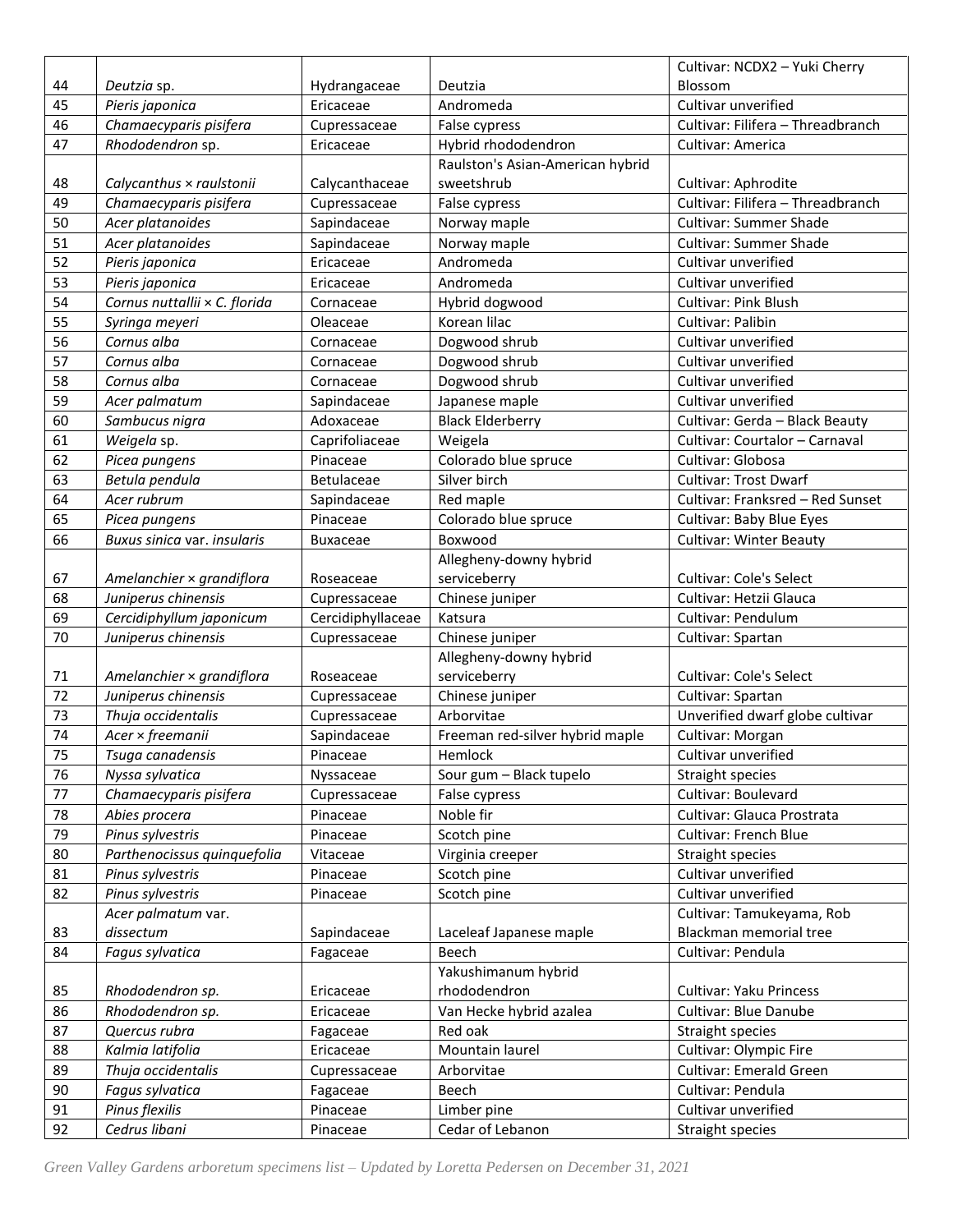| 93  | Betula nigra                   | Betulaceae    | <b>Black birch</b>               | Cultivar: Shiloh Splash           |
|-----|--------------------------------|---------------|----------------------------------|-----------------------------------|
| 94  | Picea pungens                  | Pinaceae      | Colorado blue spruce             | Cultivar: Bacheri                 |
| 95  | Picea pungens                  | Pinaceae      | Colorado blue spruce             | Cultivar: Globosa                 |
| 96  | Genista lydia                  | Fabaceae      | Lydia broom                      | Cultivar unverified               |
| 97  | Malus sp.                      | Rosaceae      | Hybrid crabapple                 | Cultivar: Indian Summer           |
| 98  | Euonymus alatus                | Celastraceae  | <b>Burning bush</b>              | Cultivar: Compacta                |
| 99  | Pinus strobus                  | Pinaceae      | Eastern white pine               | Dwarf cultivar: Nana              |
| 100 | Cornus alba                    | Cornaceae     | Dogwood shrub                    | Cultivar: Golden Prairie          |
| 101 | Cornus alba                    | Cornaceae     | Dogwood shrub                    | Cultivar: Golden Prairie          |
| 102 | Picea orientalis               | Pinaceae      | Oriental spruce                  | Cultivar unverified               |
| 103 | Euonymus alatus                | Celastraceae  | <b>Burning bush</b>              | Cultivar: Compacta                |
| 104 | Picea pungens                  | Pinaceae      | Colorado blue spruce             | Cultivar: Hoopsii                 |
| 105 | Acer rubrum                    | Sapindaceae   | Red maple                        | Cultivar: V.J. Drake              |
| 106 | Betula nigra                   | Betulaceae    | <b>Black birch</b>               | Cultivar: Heritage                |
| 107 | Chamaecyparis pisifera         | Cupressaceae  | False cypress                    | Cultivar: Filifera - Threadbranch |
|     |                                |               | Alaskan weeping cedar (false     |                                   |
| 108 | Callitropsis nootkatensis      | Cupressaceae  | cedar)                           | Cultivar unverified               |
| 109 | Magnolia × loebneri            | Magnoliaceae  | Loebner Japanese hybrid magnolia | Cultivar: Merrill                 |
| 110 | Malus sp.                      | Rosaceae      | Hybrid crabapple                 | Cultivar: Prairiefire             |
| 111 | Euonymus fortunei              | Celastraceae  | Euonymus                         | Cultivar unverified               |
| 112 | Euonymus alatus                | Celastraceae  | <b>Burning bush</b>              | Cultivar: Compacta                |
| 113 | Taxus × media                  | Taxaceae      | Japanese-English hybrid yew      | <b>Cultivar: Densiformis</b>      |
| 114 | Taxus × media                  | Taxaceae      | Japanese-English hybrid yew      | <b>Cultivar: Densiformis</b>      |
| 115 | Taxus × media                  | Taxaceae      | Japanese-English hybrid yew      | <b>Cultivar: Densiformis</b>      |
|     |                                |               |                                  | Cultivar: Copper, Atropurpurea    |
| 116 | Fagus sylvatica                | Fagaceae      | Beech                            | Group                             |
| 117 | Taxus × media                  | Taxaceae      | Japanese-English hybrid yew      | <b>Cultivar: Densiformis</b>      |
| 118 | Rosa rugosa                    | Rosaceae      | Rugosa rose                      | Cultivar unverified, pink         |
| 119 | Rosa rugosa                    | Rosaceae      | Rugosa rose                      | Cultivar unverified, pink         |
| 120 | Taxus × media                  | Taxaceae      | Japanese-English hybrid yew      | <b>Cultivar: Densiformis</b>      |
| 121 | Taxus × media                  | Taxaceae      | Japanese-English hybrid yew      | <b>Cultivar: Densiformis</b>      |
| 122 | Taxus × media                  | Taxaceae      | Japanese-English hybrid yew      | <b>Cultivar: Densiformis</b>      |
| 123 | Euonymus alatus                | Celastraceae  | <b>Burning bush</b>              | Cultivar: Compacta                |
|     | Magnolia acuminata $\times$ M. |               |                                  |                                   |
| 124 | denudata                       | Magnoliaceae  | Magnolia                         | <b>Cultivar: Butterflies</b>      |
| 125 | Acer rubrum                    | Sapindaceae   | Red maple                        | Cultivar unverified               |
| 126 | Acer rubrum                    | Sapindaceae   | Red maple                        | Cultivar: Schlessinger            |
|     | Malus sargentii × M.           |               |                                  |                                   |
| 127 | atrosanguinea                  | Rosaceae      | Hybrid crabapple                 | <b>Cultivar: Mary Potter</b>      |
| 128 | Acer rubrum                    | Sapindaceae   | Red maple                        | Cultivar unverified               |
| 129 | Corylus colurna                | Betulaceae    | Turkish filbert (hazelnut)       | Straight species                  |
| 130 | Cedrus libani                  | Pinaceae      | Cedar of Lebanon                 | Straight species                  |
| 131 | Acer platanoides               | Sapindaceae   | Norway maple                     | Cultivar: Royal Red               |
| 132 | Juniperus × pfitzeriana        | Cupressaceae  | Hybrid Chinese juniper           | Cultivar unverified               |
| 133 | Juniperus horizontalis         | Cupressaceae  | Juniper                          | Cultivar: Blue Chip               |
|     | Berberis thunbergii f.         |               |                                  |                                   |
| 134 | atropurpurea                   | Berberidaceae | Japanese barberry                | <b>Cultivar: Rose Glow</b>        |
| 135 | Euonymus alatus                | Celastraceae  | <b>Burning bush</b>              | Cultivar: Compacta                |
| 136 | Pinus nigra                    | Pinaceae      | Austrian pine                    | Cultivar unverified               |
| 137 | Fraxinus sp.                   | Oleaceae      | Ash                              | Cultivar unverified               |
| 138 | Betula sp.                     | Betulaceae    | Silver-white-gray hybrid birch   | Cultivar: Royal Frost             |
| 139 | Malus sp.                      | Roseaceae     | Hybrid crabapple                 | Cultivar unverified               |
| 140 | Pinus nigra                    | Pinaceae      | Austrian pine                    | Cultivar unverified               |
|     |                                |               |                                  | Cultivar: Aureafolia - Golden     |
| 141 | Fraxinus excelsior             | Oleaceae      | Ash                              | Desert                            |
|     |                                |               |                                  |                                   |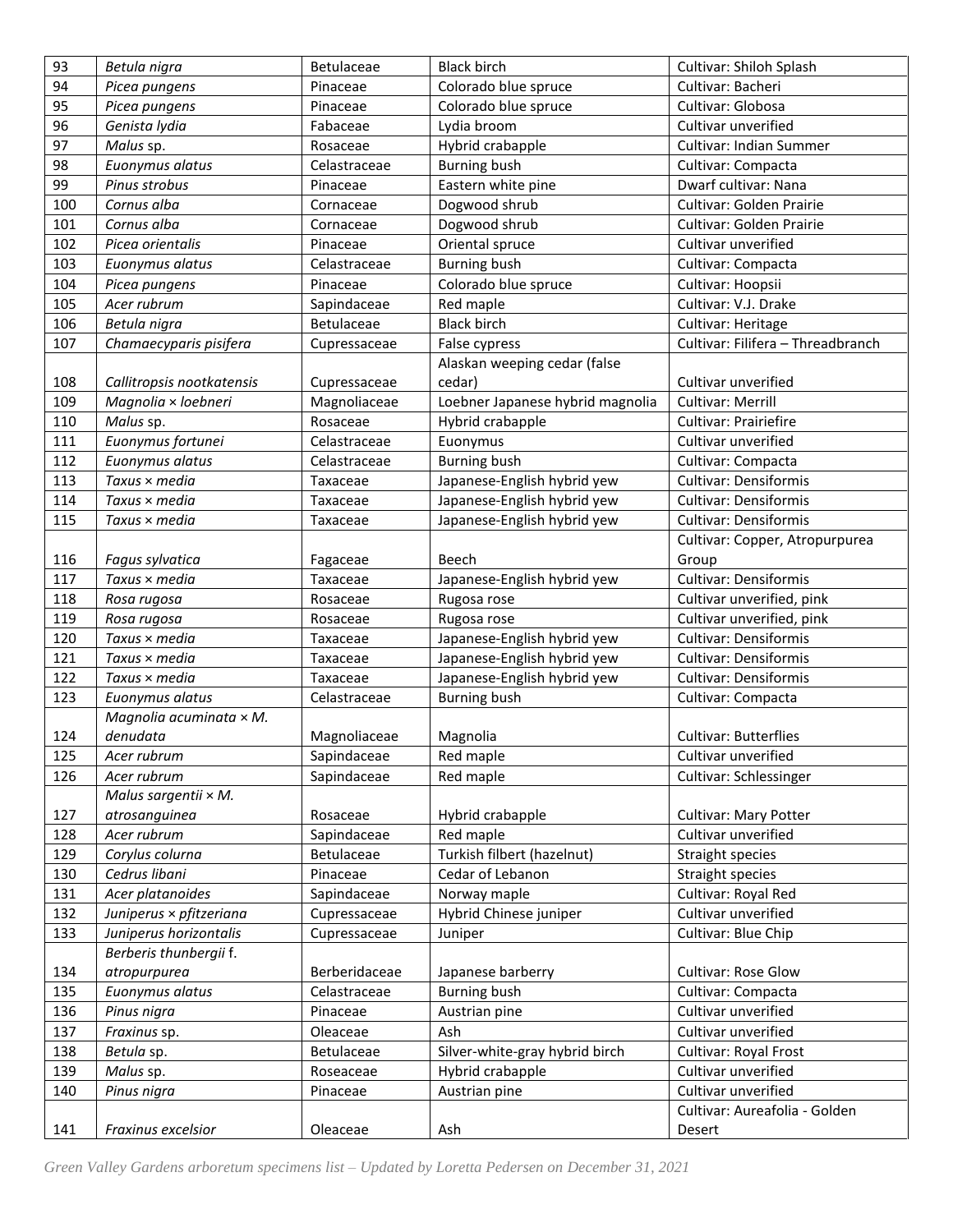| 142 | Picea abies                 | Pinaceae          | Norway spruce                      | Cultivar: Nidiformis - Bird's Nest |
|-----|-----------------------------|-------------------|------------------------------------|------------------------------------|
| 143 | Carpinus betulus            | <b>Betulaceae</b> | European hornbeam                  | <b>Cultivar: Frans Fontaine</b>    |
| 144 | Cornus sericea              | Cornaceae         | Dogwood shrub                      | Unverified variegated cultivar     |
| 145 | Acer platinoides            | Sapindaceae       | Norway maple                       | Cultivar unverified                |
|     | Ampelopsis glandulosa var.  |                   |                                    |                                    |
| 146 | brevipedunculata            | Vitaceae          | Porcelain vine                     | Straight species                   |
| 147 | Quercus macrocarpa          | Fagaceae          | Burr oak                           | Cultivar unverified                |
| 148 | Acer saccharum              | Sapindaceae       | Sugar maple                        | Cultivar: Legacy                   |
|     | Berberis thunbergii f.      |                   |                                    |                                    |
| 149 | atropurpurea                | Berberidaceae     | Japanese barberry                  | <b>Cultivar: Rose Glow</b>         |
| 150 | Euonymus alatus             | Celastraceae      | <b>Burning bush</b>                | Cultivar: Compacta                 |
| 151 | Picea pungens               | Pinaceae          | Colorado blue spruce               | Cultivar unverified                |
| 152 | Magnolia × brooklynensis    | Magnoliaceae      | Lily-cucumber magnolia hybrid      | Cultivar: Yellow Bird              |
| 153 | Forsythia sp.               | Oleaceae          | Forsythia                          | Cultivar unverified                |
| 154 | Taxus × media               | Taxaceae          | Japanese-English hybrid yew        | <b>Cultivar: Densiformis</b>       |
| 155 | Juniperus chinensis         | Cupressaceae      | Chinese juniper                    | Cultivar: Spartan                  |
| 156 | Taxus × media               | Taxaceae          | Japanese-English hybrid yew        | <b>Cultivar: Densiformis</b>       |
| 157 | Forsythia sp.               | Oleaceae          | Forsythia                          | Cultivar unverified                |
| 158 | Genista lydia               | Fabaceae          | Lydia broom                        | Cultivar unverified                |
| 159 | Taxus × media               | Taxaceae          | Japanese-English hybrid yew        | <b>Cultivar: Densiformis</b>       |
| 160 | Pinus nigra                 | Pinaceae          | Austrian pine                      | Straight species                   |
| 161 | Physocarpus opulifolius     | Rosaceae          | Ninebark                           | Diablo                             |
| 162 | Pyracantha sp.              | Rosaceae          | Firethorn                          | Cultivar unverified                |
| 163 | Nyssa sylvatica             | Nyssaceae         | Sour gum - Black tupelo            | Straight species                   |
| 164 | Malus sp.                   | Rosaceae          | Hybrid crabapple                   | Cultivar: Adams                    |
| 165 | Buxus sinica var. insularis | <b>Buxaceae</b>   | Boxwood                            | <b>Cultivar: Winter Beauty</b>     |
|     |                             |                   |                                    | Cultivar: Wintergreen, Lois Meinke |
| 166 | Sciadopitys verticillata    | Sciadopityaceae   | Umbrella pine (false pine)         | memorial tree                      |
| 167 | Thuja occidentalis          | Cupressaceae      | Arborvitae                         | <b>Cultivar: Emerald Green</b>     |
|     |                             |                   |                                    |                                    |
| 168 | Euonymus fortunei           | Celastraceae      | Euonymus                           | Cultivar unverified                |
| 169 | Euonymus fortunei           | Celastraceae      | Euonymus                           | Cultivar unverified                |
| 170 | Euonymus fortunei           | Celastraceae      | Euonymus                           | Cultivar unverified                |
| 171 | Bistorta amplexicaulis      | Polygonaceae      | Perennials - mountain fleece       |                                    |
| 172 | Rhododendron sp.            | Ericaceae         | Hybrid rhododendron                | Cultivar: Nova Zembla              |
| 173 | Fagus sylvatica             | Fagaceae          | European beech                     | Cultivar: Spaethiana               |
| 174 | Paeonia sp.                 | Paeoniaceae       | Perennials - peony                 | Cultivar unverified                |
| 175 | Picea pungens               | Pinaceae          | Colorado blue spruce               | Cultivar: Bacheri                  |
| 176 | Taxodium distichum          | Cupressaceae      | <b>Bald cypress</b>                | Straight species                   |
| 177 | Pyracantha coccinea         | Rosaceae          | Scarlet firethorn                  | Cultivar unverified                |
| 178 | Aronia sp.                  | Rosaceae          | Chokeberry                         | Cultivar unverified                |
| 179 | Calocedrus decurrens        | Cupressaceae      | Incense cedar (false cedar)        | Straight species                   |
| 180 | Ilex × meserveae            | Aquifoliaceae     | Meserve English-Tsuru hybrid holly | Cultivar unverified                |
| 181 | Pinus nigra                 | Pinaceae          | Austrian pine                      | Straight species                   |
| 182 | Prunus domestica            | Roseaceae         | Plum                               | Cultivar: Stanley                  |
| 183 | Sambucus nigra              | Adoxaceae         | <b>Black elderberry</b>            | Cultivar: Madonna                  |
| 184 | Euonymus alatus             | Celastraceae      | <b>Burning bush</b>                | Cultivar: Compacta                 |
| 185 | Pseudotsuga menziesii       | Pinaceae          | Douglas fir (false fir)            | Cultivar unverified                |
| 186 | Acer saccharinum            | Sapindaceae       | Silver maple                       | Cultivar unverified                |
| 187 | Juniperus × pfitzeriana     | Cupressaceae      | Hybrid Chinese juniper             | Cultivar: Mint Julep               |
| 188 | Pinus ponderosa             | Pinaceae          | Ponderosa pine                     | Straight species                   |
| 189 | Picea abies                 | Pinaceae          | Norway spruce                      | Cultivar: Nidiformis - Bird's Nest |
| 190 | Thuja occidentalis          | Cupressaceae      | Arborvitae                         | <b>Cultivar: Emerald Green</b>     |
| 191 | Viburnum opulus             | Adoxaceae         | Viburnum                           | Cultivar: Nana                     |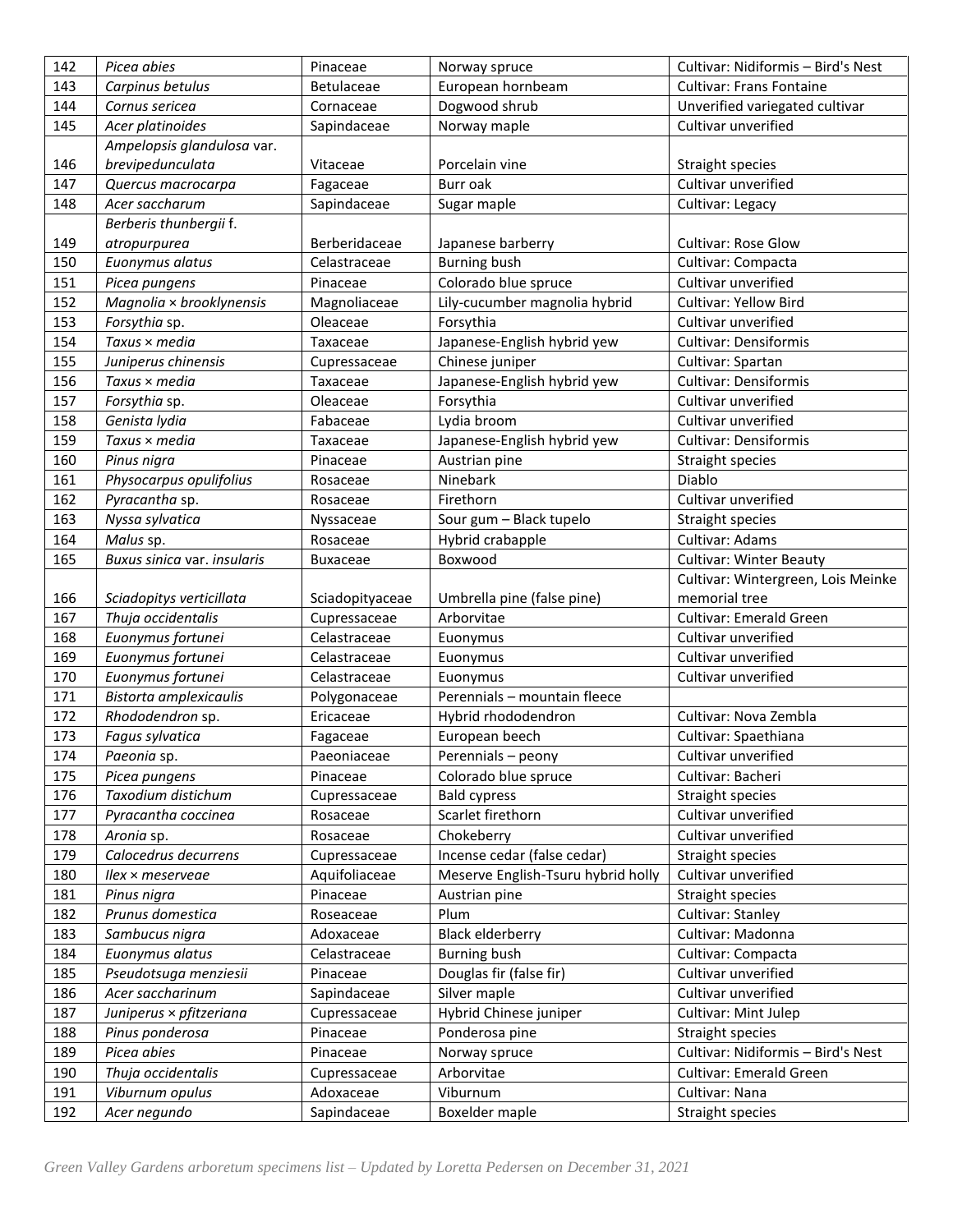|              |                                             |                          |                                      | Cultivar: Repandens - Dwarf                              |
|--------------|---------------------------------------------|--------------------------|--------------------------------------|----------------------------------------------------------|
| 193          | Taxus baccata                               | Taxaceae                 | English Yew                          | Spreading                                                |
| 194          | Calycanthus florida                         | Calycanthaceae           | Sweetshrub                           | <b>Straight species</b>                                  |
|              |                                             |                          | Yakushimanum hybrid                  |                                                          |
| 195          | Rhododendron sp.                            | Ericaceae                | rhododendron                         | <b>Cultivar: Yaku Princess</b>                           |
| 196          | Chionanthus retusus                         | Oleaceae                 | Chinese fringetree                   | Straight species                                         |
| 197          | Rhododendron sp.                            | Ericaceae                | Leach hybrid rhododendron            | Cultivar: Capistrano                                     |
| 198          | Rhododendron sp.                            | Ericaceae                | Van Hecke hybrid azalea              | <b>Cultivar: Blue Danube</b>                             |
| 199          | Rhododendron sp.                            | Ericaceae                | Hybrid rhododendron                  | Cultivar unverified                                      |
|              |                                             |                          |                                      | Cultivar: Grandiflora - Peegee Tree                      |
| 200          | Hydrangea paniculata                        | Hydrangaceae             | Hydrangea                            | Form                                                     |
| 201          | Picea pungens                               | Pinaceae                 | Colorado blue spruce                 | Cultivar unverified                                      |
| 202          | Hibiscus moscheutos                         | Malvaceae                | Dinnerplate hibiscus                 | Cultivar unverified, dark red                            |
|              | Symphoricarpos x                            |                          |                                      |                                                          |
| 203          | doorenbosii                                 | Caprifoliaceae           | Hybrid coralberry                    | Cultivar unverified                                      |
| 204          | Hydrangea macrophylla                       | Hydrangaceae             | Hydrangea                            | Cultivar: Lady in Red                                    |
| 205          | Taxus × media                               | Taxaceae                 | Japanese-English hybrid yew          | Cultivar: Brownii                                        |
| 206          | Clethra barbinervis                         | Clethraceae              | Japanese pepperbush                  | Cultivar unverified                                      |
|              | Euphorbia amygdaloides                      |                          |                                      |                                                          |
| 207          | subsp. robbiae                              | Euphorbiaceae            | Euphorbia                            | Cultivar unverified                                      |
|              | Viburnum plicatum f.                        |                          |                                      |                                                          |
| 208          | tomentosum                                  | Adoxaceae                | Doublefile viburnum                  | Cultivar: Mariesii                                       |
| 209          | Acer × freemanii                            | Sapindaceae              | Freeman red-silver hybrid maple      | <b>Cultivar: Celebration</b>                             |
| 210          | Ginkgo biloba                               | Ginkgoaceae              | Ginkgo                               | Cultivar: Autumn Gold                                    |
| 211          | Cercis canadensis                           | Fabaceae                 | Eastern redbud                       | Cultivar: Covey                                          |
| 212          | Hydrangea paniculata                        | Hydrangaceae             | Hydrangea                            | Cultivar: Grandiflora - Peegee                           |
| 213          | Nandina domestica                           | Berberidaceae            | Heavenly bamboo                      | Cultivar unverified                                      |
| 214          | Rhododendron sp.                            | Ericaceae                | Evergreen azalea                     | Cultivar unverified                                      |
| 215          | Rhododendron sp.                            | Ericaceae                | Deciduous azalea                     | Cultivar: Rosy Lights                                    |
| 216          | Kalmia latifolia                            | Ericaceae                | Mountain laurel                      | Cultivar: Olympic Fire                                   |
| 217          | Pieris japonica                             | Ericaceae                | Andromeda                            | Cultivar unverified                                      |
| 218          | Fraxinus americana                          | Oleaceae                 | White ash                            | Cultivar: Autumn Applause                                |
| 219          | Nandina domestica                           | Berberidaceae            | Heavenly bamboo                      | Cultivar unverified                                      |
| 220          | Nandina domestica                           | Berberidaceae            | Heavenly bamboo                      | Cultivar unverified                                      |
| 221          | Hydrangea sp.                               | Hydrangaceae             | Hydrangea                            | Cultivar unverified                                      |
| 222          | Hydrangea sp.                               | Hydrangaceae             | Hydrangea                            | Cultivar unverified                                      |
| 223          | $Erica \times darleyensis$                  | Ericaceae                | Hybrid winter heath                  | Cultivar: Kramer series                                  |
| 224          | Picea pungens                               | Pinaceae                 | Colorado blue spruce                 | Cultivar: Globosa                                        |
|              |                                             |                          |                                      | Cultivar unverified, white with red                      |
| 225          | Hibiscus moscheutos                         | Malvaceae                | Dinnerplate hibiscus                 | center                                                   |
| 226          | Hydrangea paniculata                        | Hydrangaceae             | Hydrangea                            | Cultivar: Grandiflora - Peegee                           |
|              |                                             |                          | Allegheny-downy hybrid               |                                                          |
| 227          | Amelanchier × grandiflora                   | Roseaceae                | serviceberry                         | Cultivar: Robin Hill                                     |
| 228          | Paeonia × suffruticosa                      | Paeoniaceae              | Hybrid tree peony                    | Cultivar unverified, dark pink<br>Cultivar unverified    |
| 229          | Lavandula spp.                              | Lamiaceae                | Lavender                             |                                                          |
| 230<br>230.5 | Malus × moerlandsii<br>Malus sp.            | Rosaceae                 | Hybrid crabapple<br>Hybrid crabapple | Cultivar: Profusion<br>Cultivar: Hargozam - Harvest Gold |
|              |                                             | Rosaceae                 |                                      |                                                          |
| 231          | Liquidambar styraciflua                     | Altingiaceae             | Sweet gum                            | Cultivar unverified                                      |
| 232          | Liriodendron tulipifera<br>Pinus sylvestris | Magnoliaceae<br>Pinaceae | Tulip tree                           | Straight species<br>Cultivar unverified                  |
| 233<br>234   |                                             | Salicaceae               | Scotch pine                          | Cutivar: Erecta - Columnar                               |
| 235          | Populus tremula<br>Cornus kousa             |                          | Swedish aspen                        | Cultivar: China Girl                                     |
| 236          | Fagus sylvatica                             | Cornaceae<br>Fagaceae    | Dogwoood<br>Beech                    | Cultivar: Tricolor                                       |
| 237          | Rhododendron sp.                            | Ericaceae                | Hybrid rhododendron                  | Cultivar unverified                                      |
|              | Viburnum plicatum f.                        |                          |                                      |                                                          |
| 238          | tomentosum                                  | Adoxaceae                | Doublefile viburnum                  | Cultivar: Summer Snowflake                               |
|              |                                             |                          |                                      |                                                          |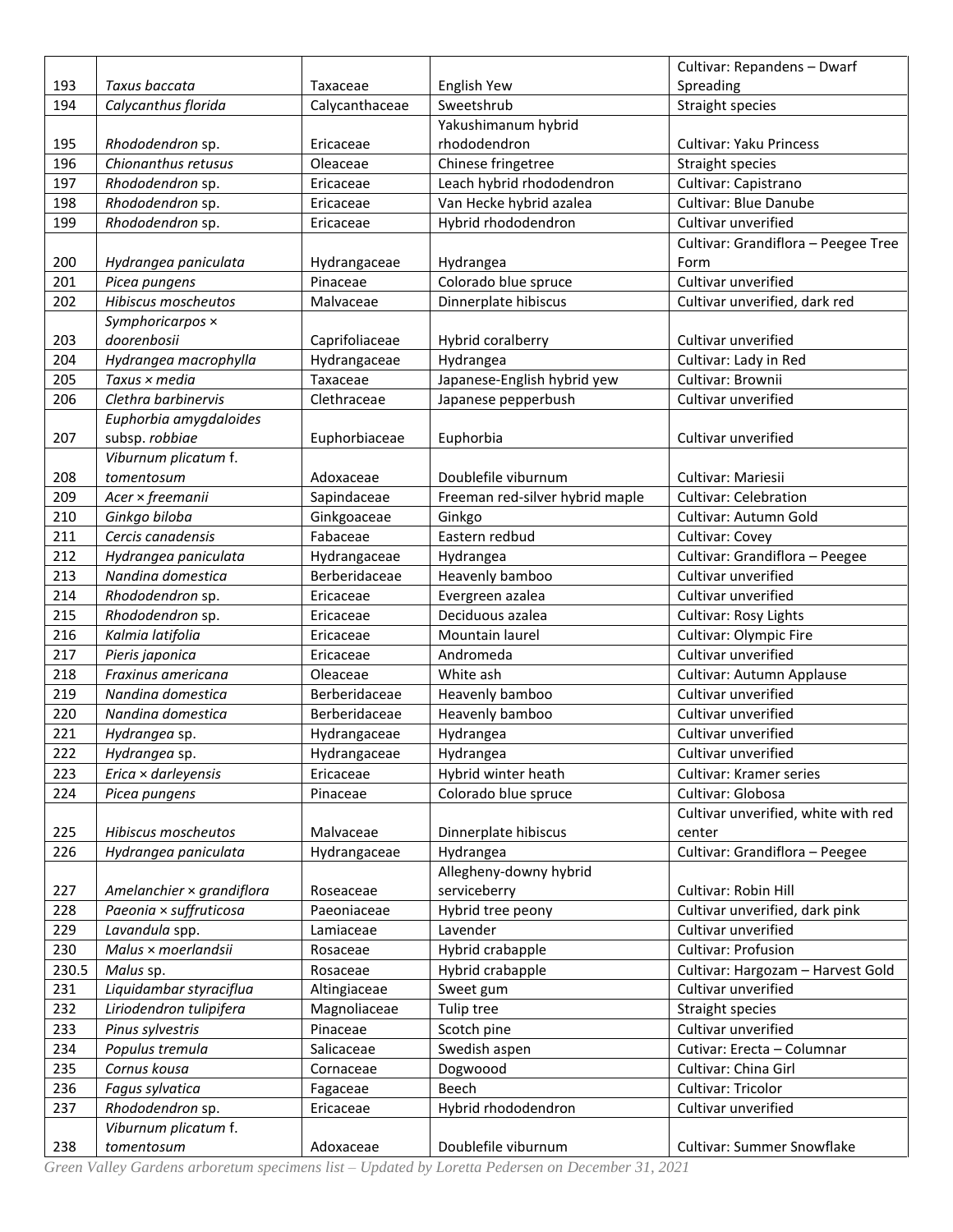| 239 | Pinus nigra                | Pinaceae        | Austrian pine                   | Cultivar unverified            |
|-----|----------------------------|-----------------|---------------------------------|--------------------------------|
| 240 | Tilia cordata              | Malvaceae       | Linden                          | Cultivar unverified            |
| 241 | Berberis aquifolium        | Berberidaceae   | Oregon grape                    | Cultivar unverified            |
| 242 | Rhododendron sp.           | Ericaceae       | Hybrid rhododendron             | Cultivar unverified            |
| 243 | Rhododendron sp.           | Ericaceae       | Hybrid rhododendron             | Cultivar unverified            |
| 244 | Rhododendron sp.           | Ericaceae       | Hybrid rhododendron             | Cultivar unverified            |
| 245 | Tsuga canadensis           | Pinaceae        | Hemlock                         | Cultivar unverified            |
| 246 | Tilia sp.                  | Malvaceae       | Linden                          | Cultivar unverified            |
| 247 | Robinia pseudoacacia       | Fabaceae        | <b>Black locust</b>             | Straight species               |
| 248 | Hydrangea sp.              | Hydrangaceae    | Hydrangea                       | Cultivar unverified            |
| 249 | Rhododendron sp.           | Ericaceae       | Hybrid rhododendron             | Cultivar unverified            |
| 250 | Berberis aquifolium        | Berberidaceae   | Oregon grape                    | Cultivar unverified            |
| 251 | Euonymus alatus            | Celastraceae    | <b>Burning bush</b>             | Cultivar: Compacta             |
| 252 | Euonymus alatus            | Celastraceae    | <b>Burning bush</b>             | Cultivar: Compacta             |
| 253 | Chamaecyparis lawsoniana   | Cupressaceae    | Lawson cypress                  | Cultivar unverified            |
| 254 | $S$ alix $\times$ fragilis | Salicaceae      | Hybrid crack willow             | Cultivar unverified            |
| 255 | Rhododendron sp.           | Ericaceae       | Hybrid rhododendron             | Cultivar unverified            |
| 256 | Taxus × media              | Taxaceae        | Japanese-English hybrid yew     | <b>Cultivar: Densiformis</b>   |
| 257 | Taxus × media              | Taxaceae        | Japanese-English hybrid yew     | <b>Cultivar: Densiformis</b>   |
| 258 | Acer griseum               | Sapindaceae     | Chinese paperbark maple         | Straight species               |
| 259 | Acer griseum               | Sapindaceae     | Chinese paperbark maple         | Straight species               |
| 260 | Acer griseum               | Sapindaceae     | Chinese paperbark maple         | Straight species               |
| 261 | Acer griseum               | Sapindaceae     | Chinese paperbark maple         | Straight species               |
| 262 | Pinus nigra                | Pinaceae        | Austrian pine                   | Cultivar unverified            |
| 263 | Quercus rubra              | Fagaceae        | Red oak                         | Straight species               |
| 264 | Berberis aquifolium        | Berberidaceae   | Oregon grape                    | Cultivar unverified            |
| 265 | $S$ alix $\times$ fragilis | Salicaceae      | Hybrid crack willow             | Cultivar unverified            |
| 266 | Sorbaria sorbifolia        | Rosaceae        | Ural false spiraea              | Cultivar unverified            |
| 267 | Thuja occidentalis         | Cupressaceae    | Arborvitae                      | <b>Cultivar: Emerald Green</b> |
| 268 | Sambucus cerulea           | Adoxaceae       | Blue elderberry (native)        | <b>Straight species</b>        |
| 269 | Salix $\times$ fragilis    | Salicaceae      | Hybrid crack willow             | Cultivar unverified            |
| 270 | Viburnum sargentii         | Adoxaceae       | Sargent viburnum                | Cultivar unverified            |
| 271 | Rhododendron sp.           | Ericaceae       | Hybrid rhododendron             | Cultivar unverified            |
| 272 | Hypericum calycinum        | Hypericaceae    | Perennials - St. John's Wort    | Cultivar unverified            |
| 273 | Taxus × media              | Taxaceae        | Japanese-English hybrid yew     | <b>Cultivar: Densiformis</b>   |
| 274 | Taxus × media              | Taxaceae        | Japanese-English hybrid yew     | Cultivar: Densiformis          |
| 275 | Pachysandra terminalis     | <b>Buxaceae</b> | Perennials - Pachysandra        | Cultivar unverified            |
| 276 | Taxus × media              | Taxaceae        | Japanese-English hybrid yew     | <b>Cultivar: Densiformis</b>   |
| 277 | Rhododendron sp.           | Ericaceae       | Hybrid rhododendron             | Cultivar unverified            |
| 278 | Thuja plicata              | Cupressaceae    | Western red cedar (false cedar) | Cultivar unverified            |
| 279 | Rhus aromatica             | Anacardiaceae   | Fragrant sumac                  | Cultivar unverified            |
| 280 | Acer rubrum                | Sapindaceae     | Red maple                       | Cultivar unverified            |
| 281 | Cercis canadensis          | Fabaceae        | Eastern redbud                  | Straight species               |
| 282 | Betula nigra               | Betulaceae      | <b>Black birch</b>              | Cultivar: Heritage             |
| 283 | Pinus heldreichii          | Pinaceae        | Bosnian pine                    | Cultivar unverified            |
| 284 | Acer rubrum                | Sapindaceae     | Red maple                       | Cultivar unverified            |
| 285 | Pinus parviflora           | Pinaceae        | Japanese white pine             | Cultivar: Glauca               |
| 286 | Cornus sp.                 | Cornaceae       | Dogwood                         | Cultivar unverified            |
| 287 | Taxus × media              | Taxaceae        | Japanese-English hybrid yew     | <b>Cultivar: Densiformis</b>   |
| 288 | Euonymus alatus            | Celastraceae    | <b>Burning bush</b>             | Cultivar: Compacta             |
| 289 | Taxus × media              | Taxaceae        | Japanese-English hybrid yew     | <b>Cultivar: Densiformis</b>   |
| 290 | Rosa rugosa                | Rosaceae        | Rugosa rose                     | Cultivar unverified, pink      |
|     |                            |                 |                                 | Cultivar: Copper, Atropurpurea |
| 291 | Fagus sylvatica            | Fagaceae        | Beech                           | Group                          |
| 292 | Taxus × media              | Taxaceae        | Japanese-English hybrid yew     | <b>Cultivar: Densiformis</b>   |
|     |                            |                 |                                 |                                |